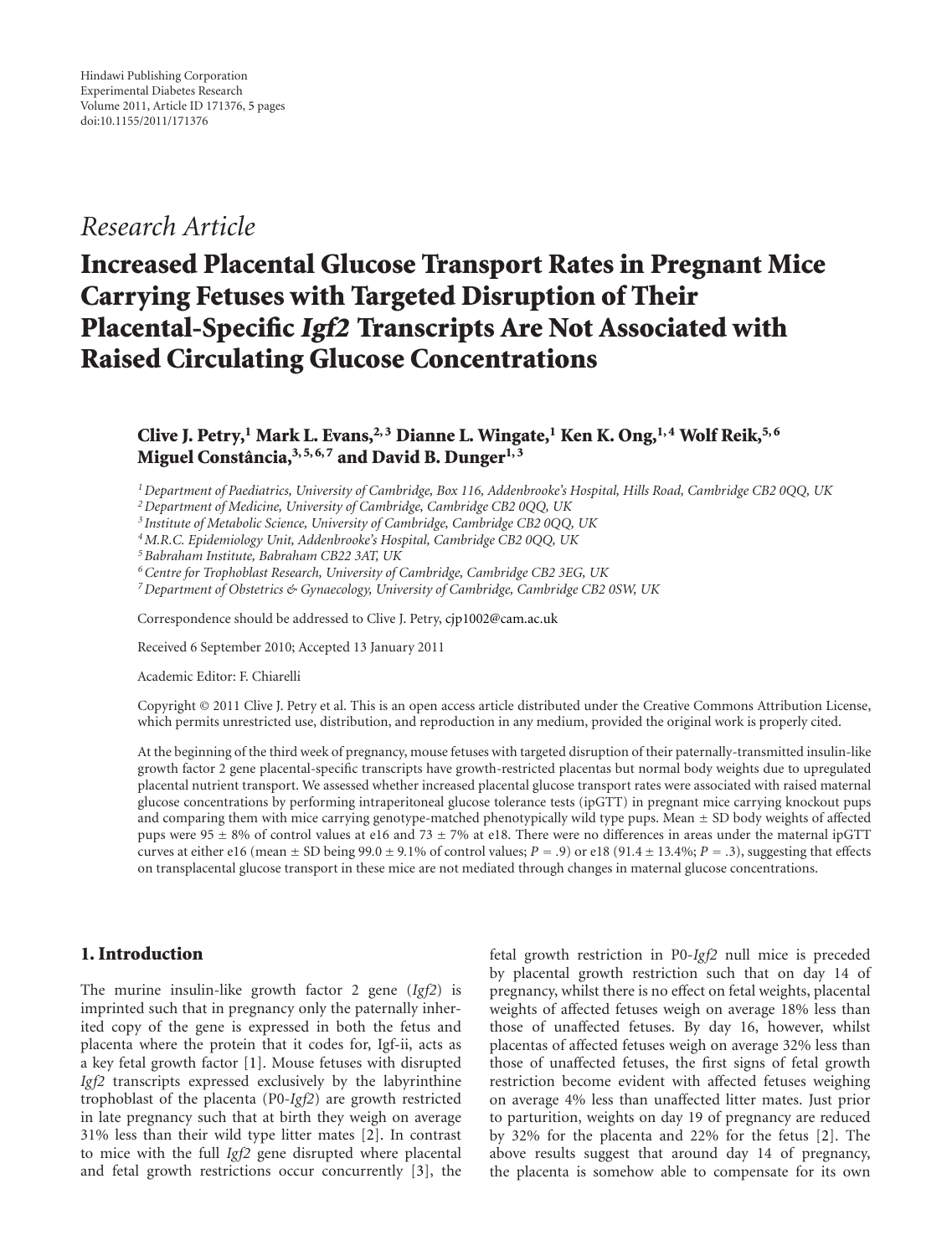growth restriction by upregulating its nutrient supply to the fetus such that body weights are maintained [\[4\]](#page-4-4). By day 16, this compensation helps limit the fetal growth restriction to a large extent despite the placenta being around a third underweight, whereas later in the pregnancy, the placenta appears to become overwhelmed and the fetal weight restriction approaches that of the placenta.

The compensatory increase in nutrient supply relative to placental weight that occurs around the start of the third week of the mouse pregnancy in this model includes a greater than 50% increase in placental glucose transfer rates on day 16 of pregnancy when they are expressed relative to placental weights [\[4,](#page-4-4) [5](#page-4-5)]. This increase appears to be at least partly mediated by increased placental *Slca3* (glut3) expression. The fact that glucose transfer is normalised at this stage of pregnancy despite having a severely growth restricted placenta is emphasised by the fact that the placental glucose transfer rates in affected fetuses are similar to those of unaffected litter mates when expressed relative to fetal weights. By day 19, when both the fetus and the placenta are severely growth restricted there is still increased placental glucose transport but it is of a smaller magnitude of around 30% above that of control values [\[5](#page-4-5)]. *Igf2*, at least in the first half of the third week of pregnancy in the mouse, therefore appears to be able to upregulate maternal nutrient supply to meet fetal demand [\[6](#page-4-6)]. We have recently suggested that such fetal demand could be affected by fetal genotype effects on maternal metabolism [\[7\]](#page-4-7). We therefore performed the following study to test the hypotheses that the relative maintenance of fetal weight and the increased placental glucose transport at day 16 of pregnancy in this mouse model is related to increased maternal glucose concentrations and that fetal growth restriction later in pregnancy is related to a failure of the placenta to influence maternal metabolism and a subsequent lowering of maternal glucose concentrations.

#### **2. Materials and Methods**

*2.1. Animals.* All experiments were performed under the Animals (Scientific Procedures) Act 1986 and were approved by the University of Cambridge Animal Ethics Committee. The mice were kept under controlled conditions with a 12 h light/dark cycle. They had free access to food and water throughout (except for the starvation period immediately prior to the glucose tolerance test when water was still freely available).

*2.2. Genotyping and Experimental Groups.* The P0-*Igf2*<sup>+</sup>*/*<sup>−</sup> mice, where originally a 5 kb BamHI genomic fragment was replaced by a loxP site in the disrupted P0 allele [\[2\]](#page-4-2), were bred on C57Bl/6 backgrounds. The genetic status of the offspring was tested by PCR reactions using ear biopsy genomic DNA extracted as per the manufacturer's instructions (using Qiagen DNeasy Blood and Tissue kits; Qiagen, Crawley, West Sussex, U.K.) as previously described [\[2](#page-4-2), [5\]](#page-4-5).

Experimental females were wild-type C57Bl/6 mice (purchased from Charles River Ltd., Margate, Kent, U.K.) who were mated with P0-*Igf2* heterozygous knockout male

mice (Figure [1\)](#page-2-0). Control females were heterozygous P0- *Igf2<sup>−/+</sup>* knockouts who were phenotypically wild-type due to having inherited disrupted and *imprinted* P0-*Igf2* from their mothers, who subsequently were mated to wild-type C57Bl/6 males (Figure [1\)](#page-2-0). In both groups the pregnant females would therefore have been carrying litters where approximately half the fetuses were wild type and half were genotypically heterozygous knockouts. Due to imprinting, the genotype but not the gene expression distribution amongst the pups was therefore the same for the two groups. The difference between them was whether the disrupted gene was usually expressed or whether it was usually imprinted such that disrupting it had no consequence. Pregnancy was assumed at the expulsion of a vaginal plug, although for the studies on days 16 and 18 of pregnancy, only those animals who gained weight and/or had palpable pups suggestive of them being pregnant were assessed. The day that the plug was found was considered to be day 0 (e0) of pregnancy.

*2.3. Glucose Tolerance Tests.* 5–10 mice from each group had their glucose tolerance test (GTT) assessed on either day 1, 16, or 18 of pregnancy by injecting them intra-peritoneally with 1 g/kg body weight glucose (administered as a 10% (w/v) solution) after a 15-hour fast as previously described [\[8](#page-4-8)]. Blood glucose measurements were taken 0, 15, 30, 60, 120, and 180 minutes after the glucose injection.

*2.4. Blood Glucose and Serum Insulin Concentrations.* Blood glucose measurements were made using a Hemocue 201+ glucose meter (Hemocue Ltd., Sheffield, U.K.). Fasting and 180 minutes post load serum insulin concentrations were measured by ELISA (Rat and Mouse Insulin ELISA, Millipore, London, U.K.) according to the manufacturer's instructions.

*2.5. Indirect Indices of Insulin Sensitivity.* Fasting insulin sensitivity was assessed indirectly using fasting insulin and glucose concentrations and the HOMA calculator ([\[9\]](#page-4-9); available from [http://www.dtu.ox.ac.uk/index.php?maindoc](http://www.dtu.ox.ac.uk/index.php?maindoc=/homa/index.php)=/ [homa/index.php\)](http://www.dtu.ox.ac.uk/index.php?maindoc=/homa/index.php)). Whilst the underlying principles of HOMA modelling are invalid in rodents [\[10\]](#page-4-10), the values produced by this model do correlate significantly, albeit modestly in some studies, with those measures of insulin sensitivity gained from hyperinsulinaemic, euglycaemic clamps in both mice [\[11\]](#page-4-11) and rats [\[12](#page-4-12), [13](#page-4-13)] without the need for prior surgery or general anaesthesia. The insulin/glucose ratio was used as an indirect index of insulin sensitivity (at 180 minutes after the glucose injection), having previously been used as such in rodents [\[12](#page-4-12), [14\]](#page-4-14).

*2.6. Statistical Analysis.* Maternal blood glucose concentrations were assessed at both individual time points and as an integrated area under the full GTT curve calculated using the trapezoid rule. Based on performing GTTs on at least 14 mice in total per day of pregnancy and GTT results from control mice from our previous study [\[8](#page-4-8)], this study had 80% statistical power to detect a significant difference ( $\alpha$  = <sup>0</sup>*.*05) in areas under the glucose curve of 174.6 mmol·min/L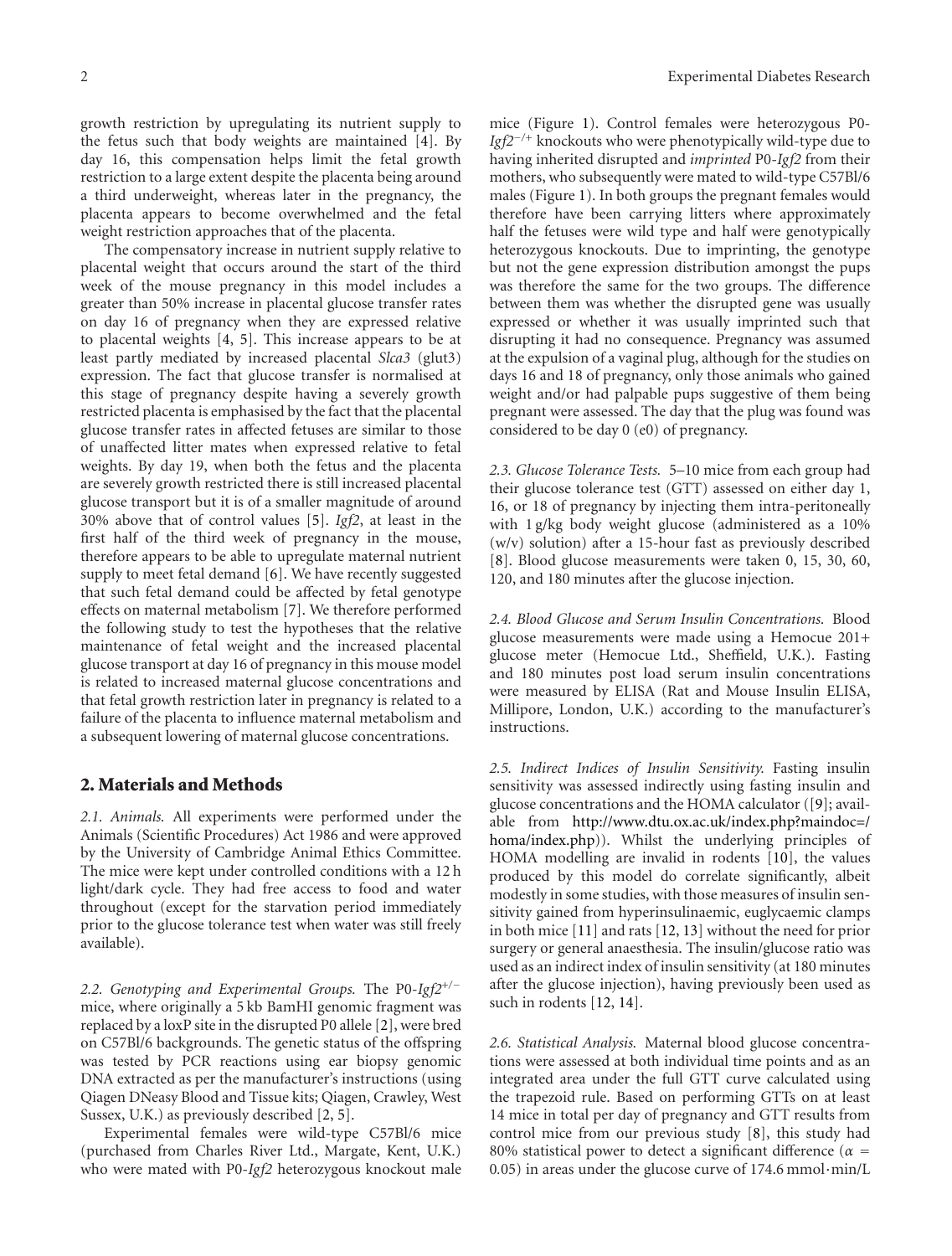

<span id="page-2-0"></span>Figure 1: Schematic of the matings in the P0-*Igf2* knockout study. Male mice are represented by squares and female mice by circles. Wildtype mice are represented by solid black shapes and heterozygote knockout mice by shapes that are half solid black and half grey (maternal inheritance of the disrupted allele is represented by the grey half being on the right hand side, and paternal inheritance with the grey half being on the left hand side). Penetrance of the knockout gene is estimated to be 50% in each case, and half of the offspring are assumed to be males. In each case the control mothers, whilst they were heterozygous P0-*Igf2* knockouts, were phenotypically wild type due to having inherited their disrupted allele from their mothers and imprinting.



<span id="page-2-1"></span>Figure 2: Intra-peritoneal glucose tolerance tests of pregnant mice carrying litters containing P0-*Igf2*<sup>+</sup>*/*<sup>−</sup> knockout pups on day 16 of pregnancy.  $*P < .05$ .

(equivalent to a rise of approximately 1.0 mmol/L across the GTT). When comparing data from two groups on a particular day of pregnancy, the Mann Whitney *U* test was used. Where overall comparisons were made using all 3 days of pregnancy in the same model, two-way ANOVA was used with the experimental group and day of pregnancy as fixed variables and area under the GTT curve as the dependent variable. All statistical analysis was performed using SPSS for Windows, version 14.0 (SPSS Inc., Chicago, USA). Data are presented as mean ± standard deviation unless stated otherwise, showing results from the experimental group followed by those from the control group.  $P < .05$  was considered statistically significant throughout.

#### **3. Results**

*3.1. Day 1 of Pregnancy.* On day 1 of pregnancy, there was no detectable difference in any of the GTT glucose concentrations or in area under the GTT curves between experimental and control groups (Table [1\)](#page-3-0). There was no detectable difference in fasting insulin sensitivity (HOMA %S; values being median (interquartile range); *<sup>n</sup>* <sup>=</sup> <sup>10</sup> per group): 141.8 (115.9∼146.7) versus 140.7 (61.2∼147.4), respectively (*<sup>P</sup>* <sup>=</sup> *.*9). Neither was there a difference in insulin/glucose ratio 180 minutes after the glucose injection, median (interquartile range) values being 6.4 (5.8∼113.9)  $(n = 10)$  versus 13.9 (5.9∼70.9)  $(n = 10)$  (all × 10<sup>-3</sup>)  $(P = .5)$ .

*3.2. Day 16 of Pregnancy.* On day 16 of pregnancy P0-*Igf2*<sup>+</sup>*/*<sup>−</sup> pups weighed  $0.62 \pm 0.05$  g ( $n = 36$ ) and wild-type (P0-*Igf* $2^{+/+}$ ) pups weighed 0.65  $\pm$  0.06 g (*n* = 81) (*P* = .001). There was no detectable difference in area under the maternal GTT curves:  $1428 \pm 189$  ( $n = 10$ ) versus  $1414 \pm 130$  ( $n =$ 6) mmol·min/L  $(P = 1.0,$  Figure [2\)](#page-2-1) or in blood glucose concentrations between 0∼120 minutes after the glucose injection (all *P* > .05; Figure [2\)](#page-2-1). However, experimental mice did have higher blood glucose concentrations than controls 180 minutes after the glucose injection:  $5.7 \pm 0.9$  ( $n = 10$ ) versus  $4.8 \pm 0.6$  ( $n = 6$ ) mmol/L ( $P = .04$ ). There were no detectable differences in fasting insulin sensitivity between mice carrying P0-*Igf2*<sup>+</sup>*/*<sup>−</sup> offspring and controls (HOMA %S; values being median (interquartile range)): 107 (15∼154) (*<sup>n</sup>* <sup>=</sup> 10) versus 152 (115∼156) (*<sup>n</sup>* <sup>=</sup> 6) (*<sup>P</sup>* <sup>=</sup> *.*3). Neither was there a difference in insulin/glucose ratio 180 minutes after the glucose injection, median (interquartile range) values being 10.0 (6.1∼24.0) (*<sup>n</sup>* <sup>=</sup> 10) versus 8.0 (6.5∼14.1) (*<sup>n</sup>* <sup>=</sup> 6)  $(\text{all} \times 10^{-3})$  (*P* = .8).

*3.3. Day 18 of Pregnancy.* On day 18 of pregnancy P0-*Igf2*<sup>+</sup>*/*<sup>−</sup> pups weighed  $0.97 \pm 0.1$  g ( $n = 21$ ) and wild-type (P0-*Igf*2<sup>+/+</sup>) pups weighed 1.33  $\pm$  0.11 g (*n* = 86) (*P* < .0001). There was still no detectable difference in area under the maternal GTT curves between the P0-*Igf2* experimental mice and controls:  $1566 \pm 229$  ( $n = 5$ ) versus  $1431 \pm 209$  $(n = 9)$  mmol·min/L  $(P = .6)$ , Figure [3\)](#page-3-1). Neither were there significant differences between the groups at any of the individual time points although there were trends for higher glucose concentrations in the experimental mice 120 minutes and 180 minutes after the glucose injection:  $6.8 \pm 0.8$  ( $n = 5$ ) versus 5.8  $\pm$  0.9 (*n* = 9) (120 minutes; *P* = .1) and 6.1  $\pm$ 1.1 ( $n = 5$ ) versus 5.1  $\pm$  0.8 ( $n = 9$ ) (180 minutes;  $P =$ *.*05). There were no differences in fasting insulin sensitivity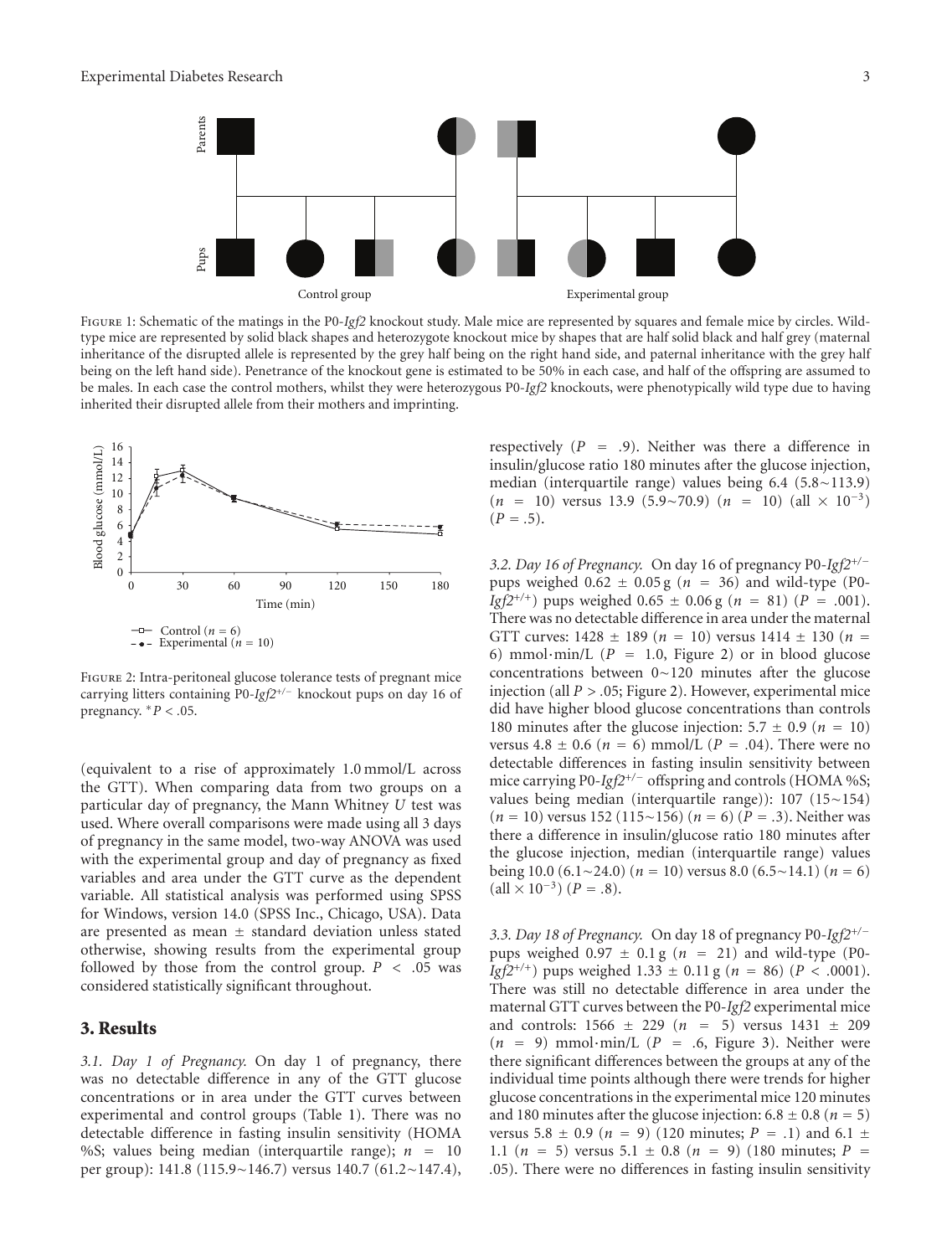

<span id="page-3-1"></span>Figure 3: Intra-peritoneal glucose tolerance tests of pregnant mice carrying litters containing P0-*Igf2*<sup>+</sup>*/*<sup>−</sup> knockout pups on day 18 of pregnancy.

<span id="page-3-0"></span>Table 1: Blood glucose concentrations across an intra-peritoneal glucose tolerance test in control and experimental mice on day 1 of pregnancy. Data are presented as mean (SD), in mmol/L unless stated otherwise.

| Time (min.)                                    | Experimental<br>group ( $n = 10$ ) | Control group<br>$(n = 10)$ | P         |
|------------------------------------------------|------------------------------------|-----------------------------|-----------|
| $\Omega$                                       | 6.3(1.0)                           | 6.6(1.0)                    | .7        |
| 15                                             | 14.9(3.7)                          | 14.4(1.9)                   | .7        |
| 30                                             | 14.3(4.0)                          | 12.3(1.4)                   | $\cdot$ 4 |
| 60                                             | 10.4(4.3)                          | 8.6(0.8)                    | $\cdot$ 1 |
| 120                                            | 6.9(1.1)                           | 6.4(0.6)                    | .5        |
| 180                                            | 6.3(0.8)                           | 6.0(0.7)                    | $.8\,$    |
| Glucose area under the<br>curve $(mmol·min/L)$ | 1662 (395)                         | 1495 (113)                  | .3        |

between mice carrying functionally knockout pups and controls (HOMA %*S*; values being median (interquartile range)): 11 (4∼147) (*<sup>n</sup>* <sup>=</sup> 5) versus 54 (23∼153) (*<sup>n</sup>* <sup>=</sup> 9) (*<sup>P</sup>* <sup>=</sup> *.*1). Neither was there a difference in insulin/glucose ratio 180 minutes after the glucose injection, median (interquartile range) values being: 10.7 (5.1∼28.1) (*<sup>n</sup>* <sup>=</sup> 5) versus 12.9  $(6.6 \sim 39.5)$   $(n = 9)$   $(\text{all} \times 10^{-3})$   $(P = .5)$ .

#### **4. Discussion**

Results from this study suggest that the increased placental glucose transport and relative maintenance of fetal weight on day 16 of pregnancy in mice with targeted disruption of their paternally-inherited P0-*Igf2* transcript [\[2,](#page-4-2) [5\]](#page-4-5) are not related to higher circulating maternal glucose concentrations. There was good reason to suspect that early in the third week of pregnancy (e.g., day 16 around the time when a growth spurt should begin) the P0-*Igf2* knockout model fetal nutrient demand would have been met through fetal genotype effects on maternal metabolism as blood glucose concentrations are raised in the affected pups (Constância, unpublished observations) and the observed increase in placental glucose transport rates [\[5](#page-4-5)] could only occur with a sufficient glucose supply. The lack of evident alterations in maternal glucose concentrations in the present study would suggest that the difference in total blood volumes between the pregnant

mother and her pups is sufficiently large that the extra glucose crossing the placenta and leaving the maternal blood is such a small fraction of the total amount of glucose within the pool that it can be achieved without the need for more major changes in maternal glucose concentrations.

We recently established, following indirect evidence for this in human studies (reviewed in [\[15\]](#page-4-15)), that the fetal genotype can have an effect on maternal glucose concentrations when phenotypically wild-type mice were shown to have raised glucose concentrations (particularly) on day 16 of pregnancy when they were carrying pups with a maternally inherited 13 kb region of DNA that disrupted the whole *H19* gene and the nearby *Igf2* control element [\[8\]](#page-4-8). This model has increased *Igf2* expression and placental and fetal weights [\[16](#page-4-16), [17](#page-4-17)]. In contrast, it seems that disrupting P0-*Igf2* transcript in mice rather than enhancing it removes any evidence of a fetal genotype effect on maternal glucose concentrations. Preliminary results from experiments where wild-type pregnant mice carried pups all of which had a disrupted paternally transmitted P0-*Igf2* transcript (resulting from the mating of a wild-type female mouse with a male that is homozygous for the disrupted P0-*Igf2* transcript) also failed to show an alteration in maternal glucose concentrations (Sferruzzi-Perri and Fowden, personal communication). This suggests that the lack of an apparent fetal genotype effect on maternal glucose concentrations in our model is not due to the weakness of a fetal-genotype-mediated placental signal to the mother to increase glucose availability which might have been caused by only half of the pups being affected [\[7\]](#page-4-7). Instead, especially if the signal is related to *Igf2* expression, disrupting P0-*Igf2* might remove all or a large fraction of the signal that alters maternal glucose concentrations. Whilst it did not cause raised maternal glucose concentrations, neither did it cause a lowering of maternal glucose concentrations in this model, although that could result from the fact that the P0 transcript makes up only a fraction of the total placental *Igf2* expression.

By day 18 of pregnancy, when prepartum placental metabolic activity lessens, P0-*Igf2* null pups have reduced placental and fetal weights [\[2,](#page-4-2) [5\]](#page-4-5) and the magnitude of the upregulated placental glucose transport in this model falls [\[5](#page-4-5)]. We hypothesised that at this stage of pregnancy the fetal growth restriction is related to the placenta being less able to influence maternal metabolism and therefore a lowering of maternal glucose concentrations. Our results are not consistent with this, however, despite there being the expected fall in fasting insulin sensitivity as parturition approached. Perhaps in this case a fetal genotype effect on maternal glucose concentrations is just not required given that the affected placentas are already more efficient at nutrient transport [\[18](#page-4-18)]. Whilst in the current model, apart from a slight rise in maternal glucose concentrations 180 minutes after the glucose injection on day 16 of pregnancy which would have not been significant if correction was made for multiple testing, we could find no evidence of raised maternal glucose concentrations in pregnant mice carrying affected pups; affected female pups from these pregnancies are probably themselves at increased risk of having higher glucose concentrations in their own pregnancies given links